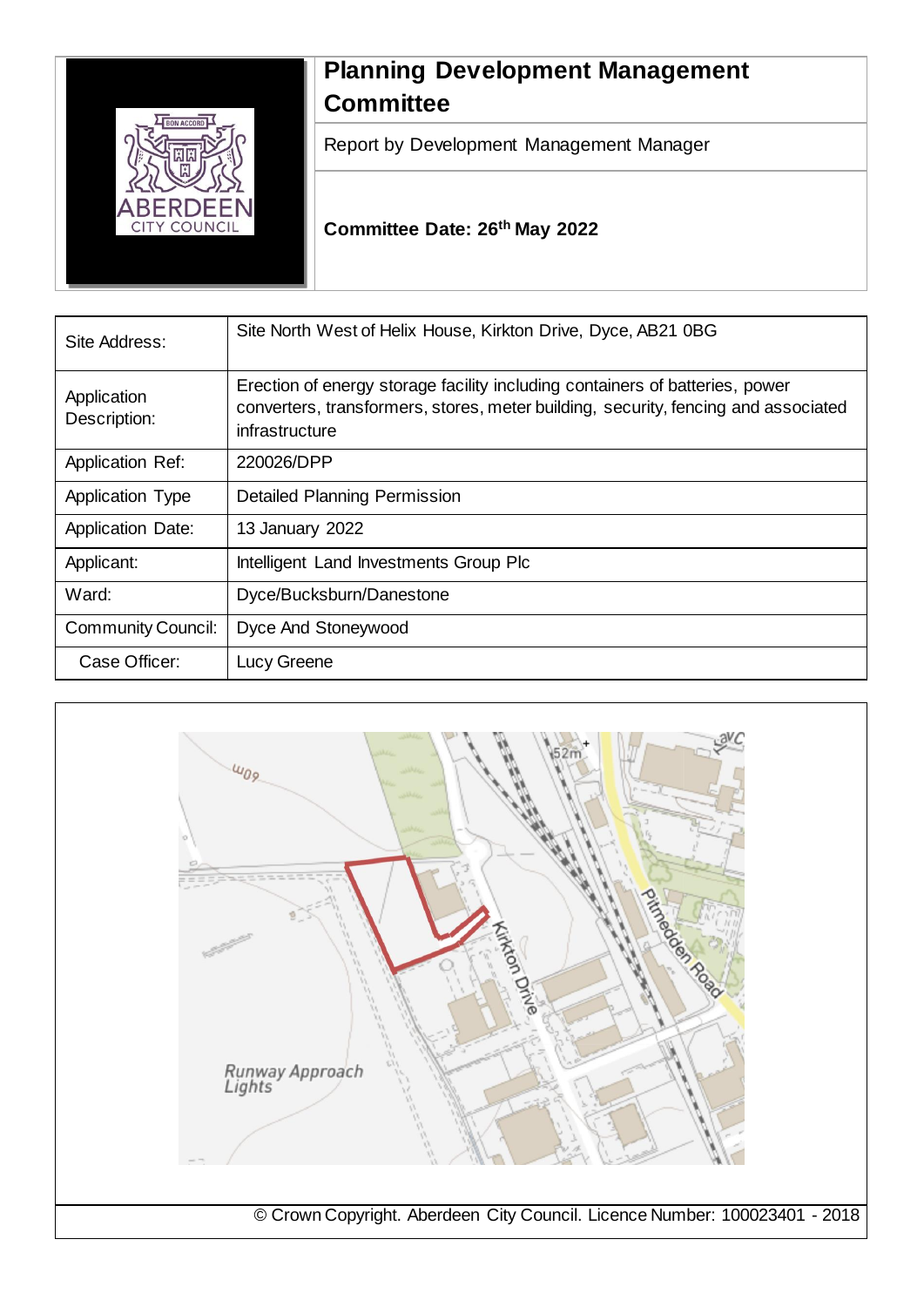# **RECOMMENDATION**

Approve conditionally

# **APPLICATION BACKGROUND**

#### **Site Description**

The 0.8ha site lies immediately to the east of the airport boundary fence and is currently covered by self seeded vegetation, with one or two larger trees within the site and a narrow tree belt which appears to be along the boundary and within the site to the south. The application site is within and on the north-western edge of the Airport East industrial area, zoned as 'B1' Business and Industrial in the Local Development Plan. A packaging manufacture and supply company occupy relatively new premises to the east of the site, whilst an offshore energy related company (Helix Well Ops) occupies the site to the south, with offices, workshops and outdoor equipment storage. The nearest residential buildings are houses just to the east of the railway line on Pitmedden Road (approximately 220m from edge of the site) and further houses more than 400 m to the north also on Pitmedden Road.

The site is within the middle zone of the INEOS Forties Pipeline consultation area and is not covered by any natural heritage designations.

#### **Relevant Planning History**

211091/ESC – EIA Screening for Proposed grid battery energy storage facility with generation capacity up to 50 megawatts - Land at Raiths Industrial Estate by Kirkton Drive off Pitmedden Road Dyce. Confirmed EIA not required September 2021.

150002 - Formation of Office and Workshop Unit with associated car parking and yard area, Kirkton Drive Site 2, Phase 3 Dyce Aberdeen.

Approved conditionally March 2015 – not implemented and now lapsed.

# **APPLICATION DESCRIPTION**

# **Description of Proposal**

The proposal is to erect structures for the housing of energy storage batteries and associated equipment. Capacity of up to 49.9MW of energy storage would be provided. The batteries would be housed in steel shipping type containers, within these they would be stacked on racks. Fifty two (52 no.) containers (13m x 2.5m x 2.6m) are proposed, which together with transformers and converters, a sub-station and other ancillary equipment and buildings would be contained within a fenced compound. The banks of power converter cabinets, sited in front of the battery containers would switch between alternating and direct current and would have a height of up to 3.5m. Beside each power converter group would be a transformer, these would also have a height of stated as 3.5m at most. The submissions state that the standard container units shown in the application allow for final selection of internal equipment at a late stage, as battery technology is progressing rapidly. A prefabricated glass reinforced plastic (GRP) building (painted hollybush green) would be required to house the electricity meter, switchgear, control and health and safety equipment, sited at the SE corner of the site adjacent to the access. The site would be served by an existing shared vehicular access off Kirkton Drive.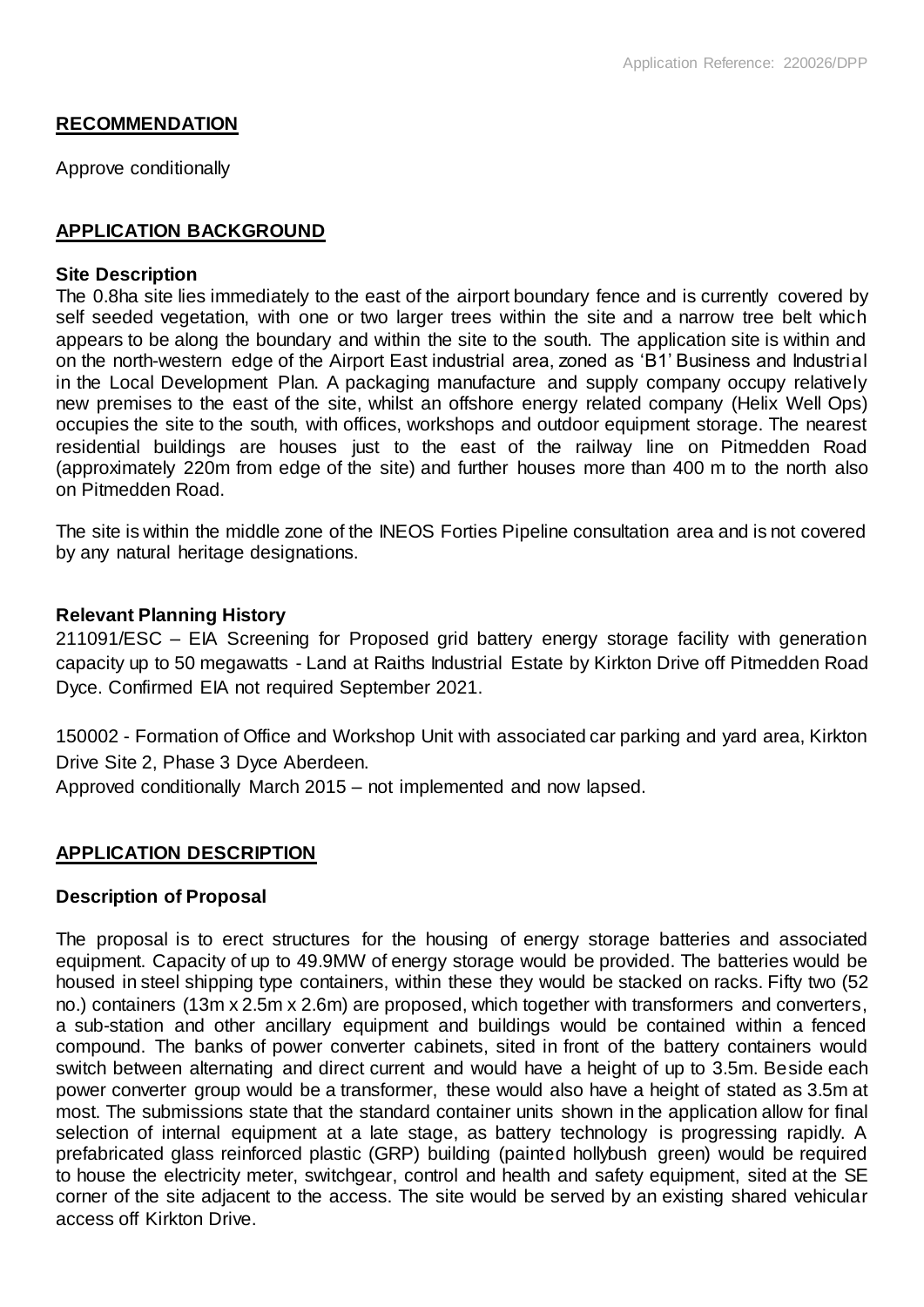The purpose of the facility would be to take excess power from the grid and store it, to then be fed back into the grid for use when needed. It is understood that the power would largely be from renewable energy sources which would otherwise be switched off when power is in excess of demand. The stored energy would not originate from the site.

The containers would be painted in hollybush green (BS 14-C-39).

The applicant states that the site has been selected as it is close to the Dyce grid supply point, which is approximately 800m to the west at Cothal View. This would be linked by a cable laid within the road.

#### **Amendments**

None.

# **Supporting Documents**

All drawings and supporting documents listed below can be viewed on the Council's website at:

[https://publicaccess.aberdeencity.gov.uk/online](https://publicaccess.aberdeencity.gov.uk/online-applications/applicationDetails.do?activeTab=documents&keyVal=R5LO86BZJKN00)[applications/applicationDetails.do?activeTab=documents&keyVal=R5LO86BZJKN00](https://publicaccess.aberdeencity.gov.uk/online-applications/applicationDetails.do?activeTab=documents&keyVal=R5LO86BZJKN00) The following Supporting Documents have been provided:

- Noise assessment
- Transport Statement
- Drainage Statement
- Landscape Plan
- Planning, Design and Access Statement
- Pre-Application Consultation Report
- Ecological Appraisal

# **Reason for Referral to Committee**

The application has been referred to the Planning Development Management Committee because it falls into the category of Major applications.

# **Pre-Application Consultation**

The applicant undertook statutory pre-application consultation which included an online public consultation event and provision of information online, which was advertised in the Press and Journal. The Dyce and Stoneywood Community Council and local Members were also notified. The applicant states that no adverse comments were received in respect of the proposals.

The applicant presented to the Council's Pre-Application Forum on 30<sup>th</sup> September 2021. Some discussion occurred regarding how the energy storage facility would operate and fire service access.

# **CONSULTATIONS**

**ACC - Roads Development Management Team –** Parking and access are acceptable. No objections.

**ACC - Environmental Health –** No observations. No impact on residential receptors.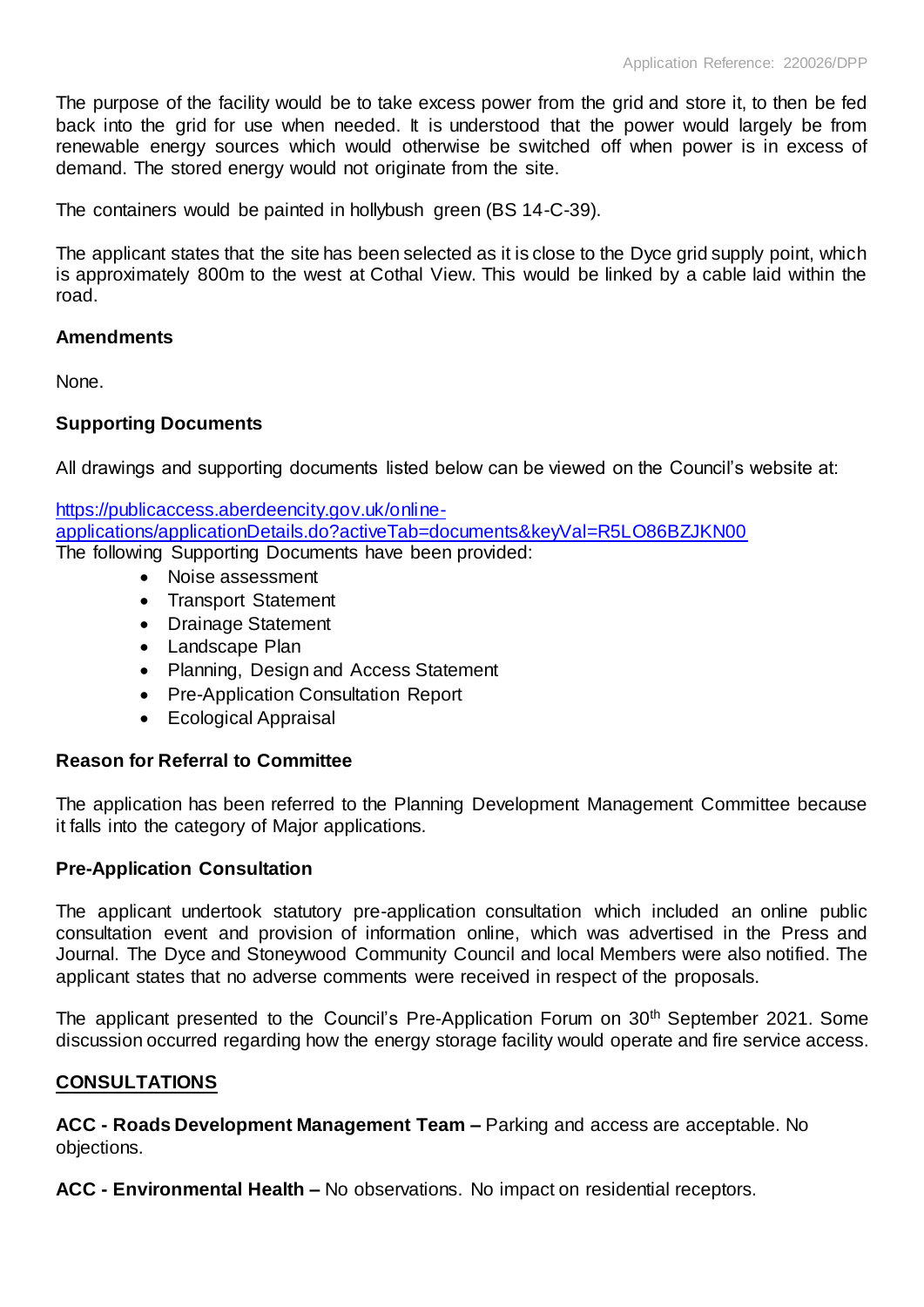**INEOS Forties Pipeline System –** Safety and integrity of the pipeline will not be affected by the proposed development.

**ACC - Waste and Recycling –** The development would receive a business waste collection, either from the Council or other providers. General information is provided.

**Aberdeen International Airport –** No objection, from a safeguarding perspective.

**Health and Safety Executive –** No objection.

**Dyce And Stoneywood Community Council –** No observations received.

# **REPRESENTATIONS**

One letter of objection was received, on behalf of the occupier of Helix House (to the south east of the site). This sets out the following:

- Application is contrary to policies B1: Business, B6: Pipelines, Major Hazards and Explosives storage Sites, D1: Quality placemaking by design, and R8: Renewable and Low Carbon Energy Developments; The neighbouring site contains a two storey office, workshop, warehouse and yard. A gantry crane extends from the workshop to a 900m3 wet test tank on the site boundary adjacent to the application site, The objection states that there are 200 office staff and up to 50 people work in the yard;
- Queried whether the proposed use can be classed as low carbon energy;
- Risk of fire, site is unmanned;
- HSE have not issued detailed guidance for these facilities and this should be classed as a major hazard to which Policy B6 applies.
- The LDP (para. 3.74) requires consultation in areas around pipelines and hazardous sites. This should apply in reverse where a hazardous site is proposed. For developments near hazardous sites, the HSE advises that plans are drawn up including for evacuation of people in the surrounding area. A safety zone should be drawn around the proposed site, and that would result in the proposal not being located on the site in question, given the adjacent uses.
- The proposal should be located more remotely and the applicant has not considered alternatives;

A technical note from an insurer sets out site layout standards, however these are not possible, suggesting over development.

 No assessment of noise on occupiers of the objector's premises, which means that the proposal is contrary to Policy T5.

# **MATERIAL CONSIDERATIONS**

# **Legislative Requirements**

Sections 25 and 37(2) of the Town and Country Planning (Scotland) Act 1997 require that where, in making any determination under the planning acts, regard is to be had to the provisions of the Development Plan and that determination shall be made in accordance with the plan, so far as material to the application unless material considerations indicate otherwise.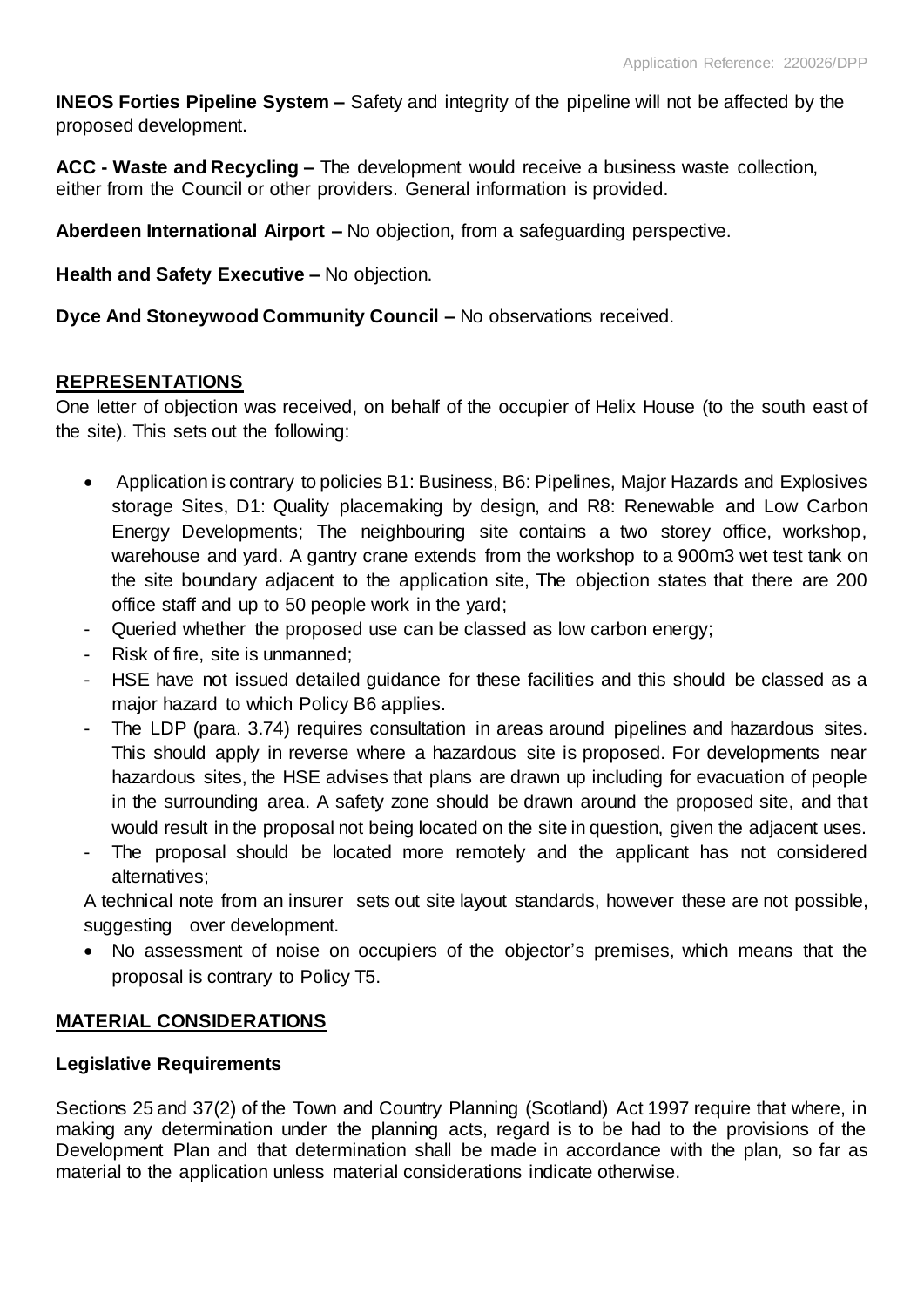# **National Planning Policy and Guidance**

Scottish Government's Scottish Energy Strategy, 2018 and Position Statement 2021 Scotland's Climate Change Plan 2020 Scottish Planning Policy (SPP)

# **Development Plan**

### Aberdeen City and Shire Strategic Development Plan (2020)

The current Strategic Development Plan for Aberdeen City and Shire was approved by Scottish Ministers in September 2020 and forms the strategic component of the Development Plan.

The SDP promotes renewable energy and notes the requirement to supply heat and power from renewable sources, as well as supporting reduced emissions from existing power stations. A more diverse mix of renewable energy sources, along with storage, will be needed if we are to meet Scottish Government renewables targets, make best use of the resources available, and ensure continuity of supply to serve communities and businesses across the City Region.

#### Aberdeen Local Development Plan (2017)

Section 16 (1)(a)(ii) of the Town and Country Planning (Scotland) Act 1997 requires that, where there is a current local development plan, a proposed local development plan must be submitted to Scottish Ministers within 5 years after the date on which the current plan was approved. From 21 January 2022, the extant local development plan will be beyond this 5-year period. The Proposed Aberdeen Local Development Plan 2020 has been submitted to the Planning & Environmental Appeals Division at the Scottish Government in July 2021. The formal examination in public of the Proposed Local Development Plan 2020 has commenced with reporters appointed. Material consideration will be given to the Proposed Local Development Plan 2020, in the context of the progress of its examination, in the assessment of planning applications.

Given the extant local development plan is beyond its five-year review period consideration, where relevant, should be given to paragraph 33 of the Scottish Planning Policy (2014) which states: "Where relevant policies in a development plan are out-of-date or the plan does not contain policies relevant to the proposal, then the presumption in favour of development that contributes to sustainable development will be a significant material consideration.

The following policies are relevant – Aberdeen Local Development Plan (2017)

- Policy B1: Business and Industrial Land
- Policy R8: Renewable and Low Carbon Energy Developments
- Policy B4: Aberdeen Airport
- Policy B6: Pipelines, Major Hazards and Explosives Storage Sites
- Policy D1: Quality Placemaking by Design
- Policy D2: Landscape
- Policy NE5: Trees
- Policy NE6: Flooding, Drainage and Water Quality
- Policy NE8: Natural Heritage
- Policy R7: Low and Zero Carbon Buildings, and Water Efficiency
- Policy T2: Managing the Transport Impact of Development
	- Policy T3: Sustainable and Active Travel
		- Policy T5: Noise
	- Policy R2: Degraded and Contaminated Land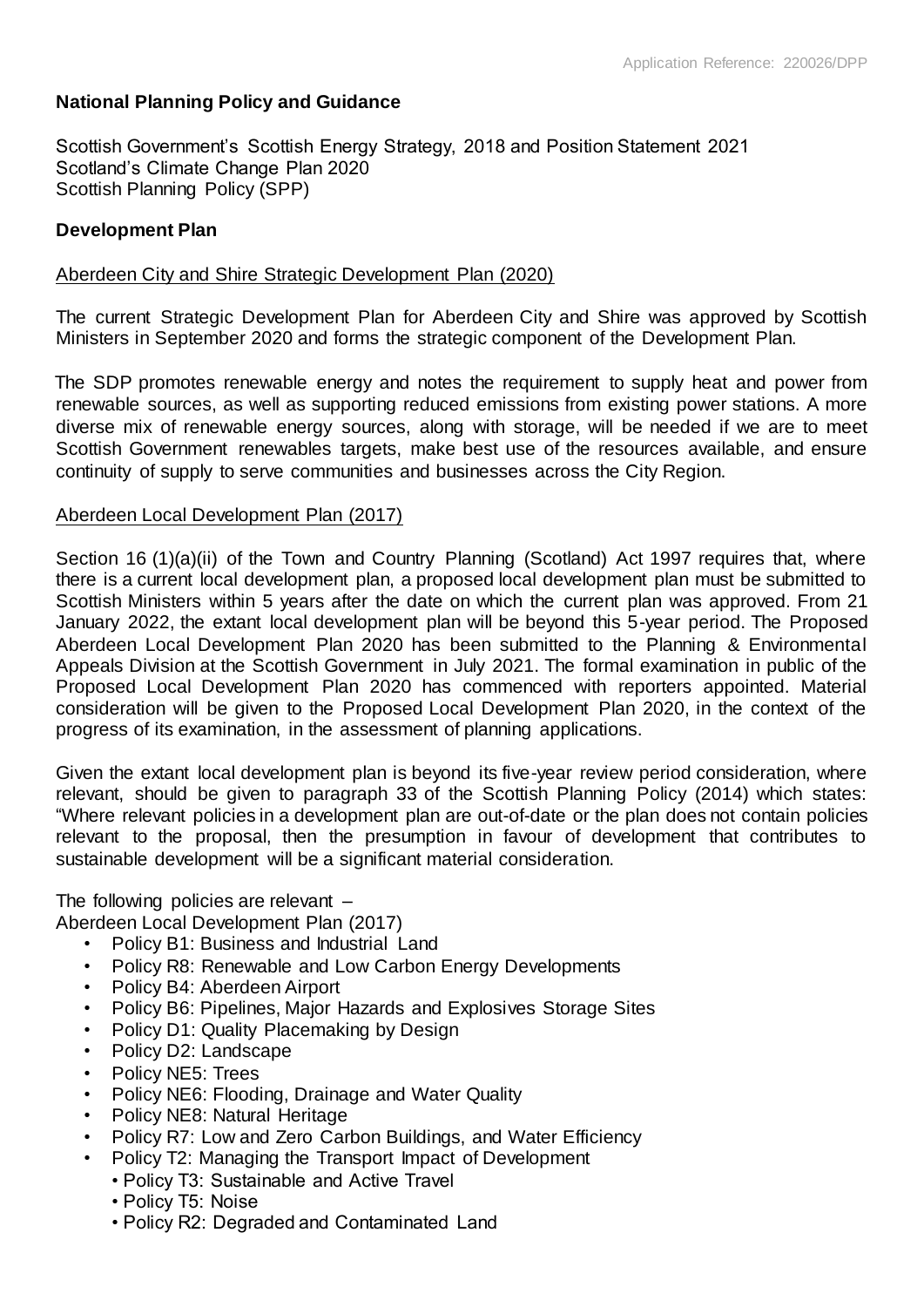• Policy R6: Waste Management Requirements for New Development

# **Supplementary Guidance and Technical Advice Notes**

- **Landscape**
- Transport and Accessibility
- Noise
- Natural Heritage
- Flooding, Drainage and Water Quality
- Resources for New Development

# **Proposed Aberdeen Local Development Plan (2020)**

The Proposed Aberdeen Local Development Plan (Proposed ALDP) was approved at the Council meeting of 2 March 2020. A period of representation in public was undertaken from May to August 2020 and the Proposed ALDP has since been submitted to the Scottish Government Planning and Environmental Appeals Division for Examination in Public. The Proposed ALDP constitutes the Council's settled view as to what the final content of the next adopted ALDP should be and is now a material consideration in the determination of planning applications. The Aberdeen Local Development Plan 2017 will continue to be the primary document against which applications are considered. The exact weight to be given to matters contained in the Proposed ALDP (including individual policies) in relation to specific applications will depend on whether –

- such matters have or have not received representations as a result of the period of representations in public for the Proposed ALDP;
- the level of representations received in relation to relevant components of the Proposed ALDP and their relevance of these matters to the application under consideration.

The foregoing can only be assessed on a case-by-case basis.

The following policies are relevant –

- Policy B1: Business and Industry
- Policy WB3: Noise
- Policy NE2: Green and Blue Infrastructure
- Policy NE3: Our Natural Heritage
- Policy NE5: Trees and Woodland
- Policy D1: Quality Placemaking
- Policy D4: Landscape
- Policy R2: Degraded and Contaminated Land
- Policy R5: Waste Management Requirements for New Development
- Policy R7: Renewable and low carbon energy developments
- Policy T2: Transport
- Policy T3: Sustainable Transport
- Policy B3: Aberdeen International Airport and Perwinnes Radar
- Policy B6: Pipelines etc

# **EVALUATION**

# **Principle of Development**

The site is zoned as B1 (Business and Industrial Land) in the Aberdeen Local Development Plan 2017. Policy B1 retains land for office and industrial uses, including Class 4: Business, 5: General Industrial and Class 6: Storage and Distribution. Other uses suited to a business and industrial location will be considered on merit. It is stated that conditions may be imposed restricting levels of noise, hours of operation and external storage. The proposed use is similar to a storage and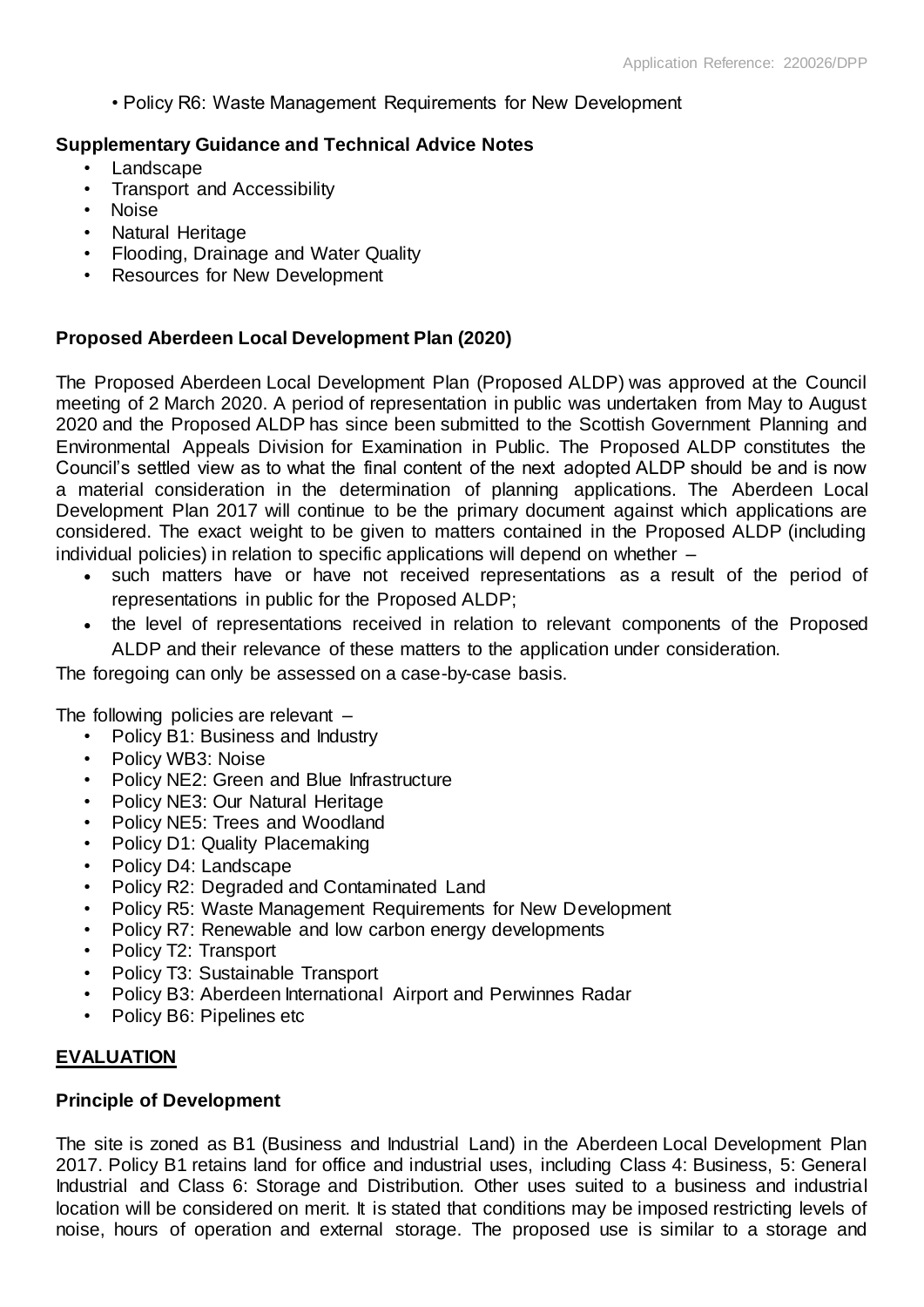distribution use in terms of its function, although would not involve the typical associated vehicular movements, so that in that respect it is less onerous on its surroundings.

In relation to noise an assessment was carried out and is submitted as part of the Supporting Statement. This notes that the environs of the application site is a relatively noisy environment, adjacent to the airport, within 200m of the railway and with significant noise from nearby roads. The noise assessment concludes that no mitigation measures are necessary in respect of nearby residential receptors, which lies around 250m to the north east, on the opposite side of the railway line. Environmental Health have considered the application and supporting documents and have no objection.

It is considered that the proposed use is acceptable in principle within an industrial area and in terms of noise, is acceptable at this particular location.

#### Renewables and Energy Storage

The Scottish Government's Energy Strategy Position Statement (2021) and Scottish Planning Policy support the renewable energy system in a number of ways, including by encouraging grid connections which can help decentralise power systems across Scotland, noting the role and value of energy storage solutions where the grid is weak.

Policy R8: Renewable and Low Carbon Energy Developments supports in principle proposals for the development of renewable and low carbon energy schemes. The submissions describe how the proposal, whilst not exclusively for use in association with renewables, by its nature complements the generation of renewable energy by allowing it to be stored when generation is greater than need. Although the policy principally envisages renewable energy generating technologies it contains useful criteria for assessing schemes, indicating support where these involve technology operating efficiently and environmental and cumulative impacts are satisfactorily addressed. The criteria relate to: impact on the local environment, landscape and heritage; impact on air quality, tourism and residential amenity.

Impact on local environment: the proposal would be located within an industrial area on a site that is non-designated for natural heritage and had previously been largely cleared, although now contains self seeded species, including a mature silver birch tree. There are a number of small trees along the southern boundary and these would be retained and protected during development, although the centrally located silver birch would be removed. Surveys were carried out for badgers, bats and potential for breeding birds and it was found that the habitat is unsuitable for badgers and bats. Considering the location and nature of the site, it is considered that common species of birds may use the site for nesting and these are unlikely to include any threatened species. It is stated that if groundcover clearance occurs between April and August then a pre-construction breeding bird survey will be required. There were no plant species of note in terms of protection or significant botanical value.

Impact on Air Quality: there are no emissions from the proposed use.

Tourism: no impact; within an industrial area.

Impact on amenity of dwelling houses: no noise impact as noted above, and the site would not be readily visible from any houses.

The proposal would be consistent with the aims of the policy for renewable energy developments, although as noted above, is proposed as a complementary facility in order to allow optimisation of renewable energy.

The Scottish Government's Update to the Climate Change Plan 2018 – 2032 (published December 2020), states:

"We will review and publish an updated Electricity Generation Policy statement by 2022 reflecting the contribution that renewable electricity generation is likely to have to achieving our Net Zero target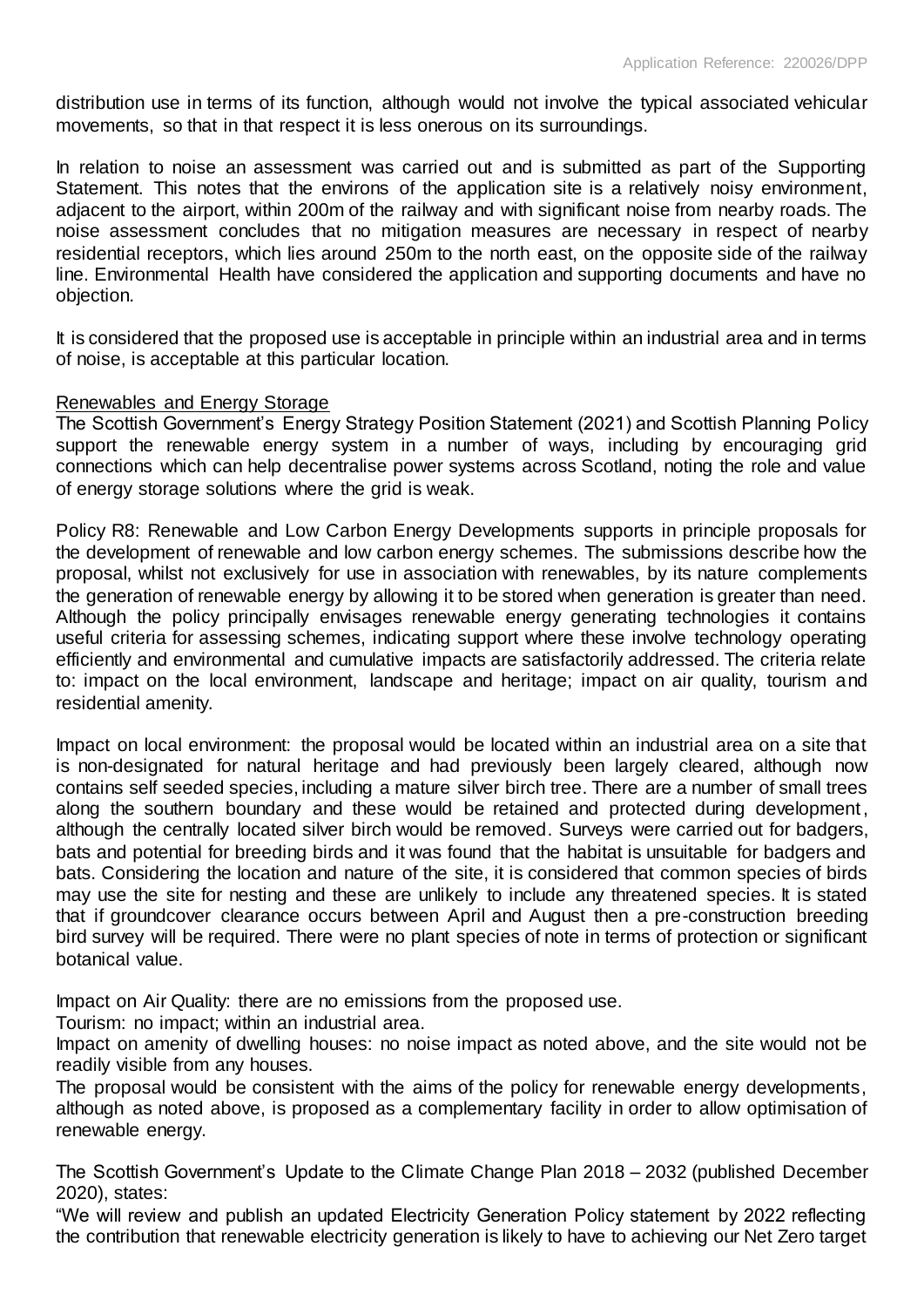in line with the Committee for Climate Change recommendation to do so. We will continue our efforts to ensure a sustainable security of electricity supply, and in 2021 we will launch a call for evidence and views on technologies including energy storage, smart grid technologies and technologies to deliver sustainable security of supply." .

Although a report is not yet available on energy storage technology, it is clear from a number of sources that storage of renewable energy is an important element in working towards net zero. The proposal does not include the details of the technology to be used inside the storage containers proposed, however, it is considered the approval of this application would allow for the latest technology to be used. A condition would require the finalised details of the containers and other equipment, to be submitted when known and prior to development commencement.

#### Fire Safety

The applicants also provided a response to the above and noted that the supplier and site operator (maintenance and servicing provider) will align to all relevant and current legislation and best practice for the design, construction and operation of the facility. A Fire Safety Management Procedure will be drawn up for the site. This can be submitted to and agreed in writing by the Planning Service by way of an appropriately worded planning condition.

#### Natural Heritage, Landscaping and Design

For the reasons noted above, with conditions relating to tree protection and bird nesting, it is considered that the proposal would not impact significantly on natural heritage.

Meadow grass would be planted at the northern end of the site adjacent to the proposed balancing pond proposed as part of the surface water drainage works. The changes in levels required for development would be relatively minor, with the pond being located towards the lower end of the site.

The site lies within an industrial and business area and adjacent to the green belt to the north. As a number of the plans are of 'typical' details, it is considered acceptable to condition the details of those based on the overall height being no more than 3.5m as indicated in the submissions. The site is inconspicuous from public viewpoints, in addition it would include meadow planting to the northern end where the site abuts the green belt (albeit land adjacent to the airport runway). Overall it is considered there would be no adverse impact on visual amenity, and the wider landscape setting of the city.

# Flooding and Drainage

The site is not identified as being susceptible to flooding. Apart from the tarmac access, the track within the site would be formed from aggregate on permeable geotextile. In addition, the plans indicate space for a detention pond at the north end of the site. A condition is attached requiring a SUDS scheme to be submitted.

#### Aberdeen Airport

The proposal has been subject to consultation with Aberdeen International Airport, the boundary of which is located immediately adjacent to the site to the west. There are no objections in terms of safeguarding and the Airport has not objected as a neighbour. The proposal would comply with the general provision of Policy B4 (Aberdeen Airport) of the ALDP.

#### INEOS Pipeline

The proposal has also been the subject of consultation in respect of proximity to the INEOS pipeline and there was no objection.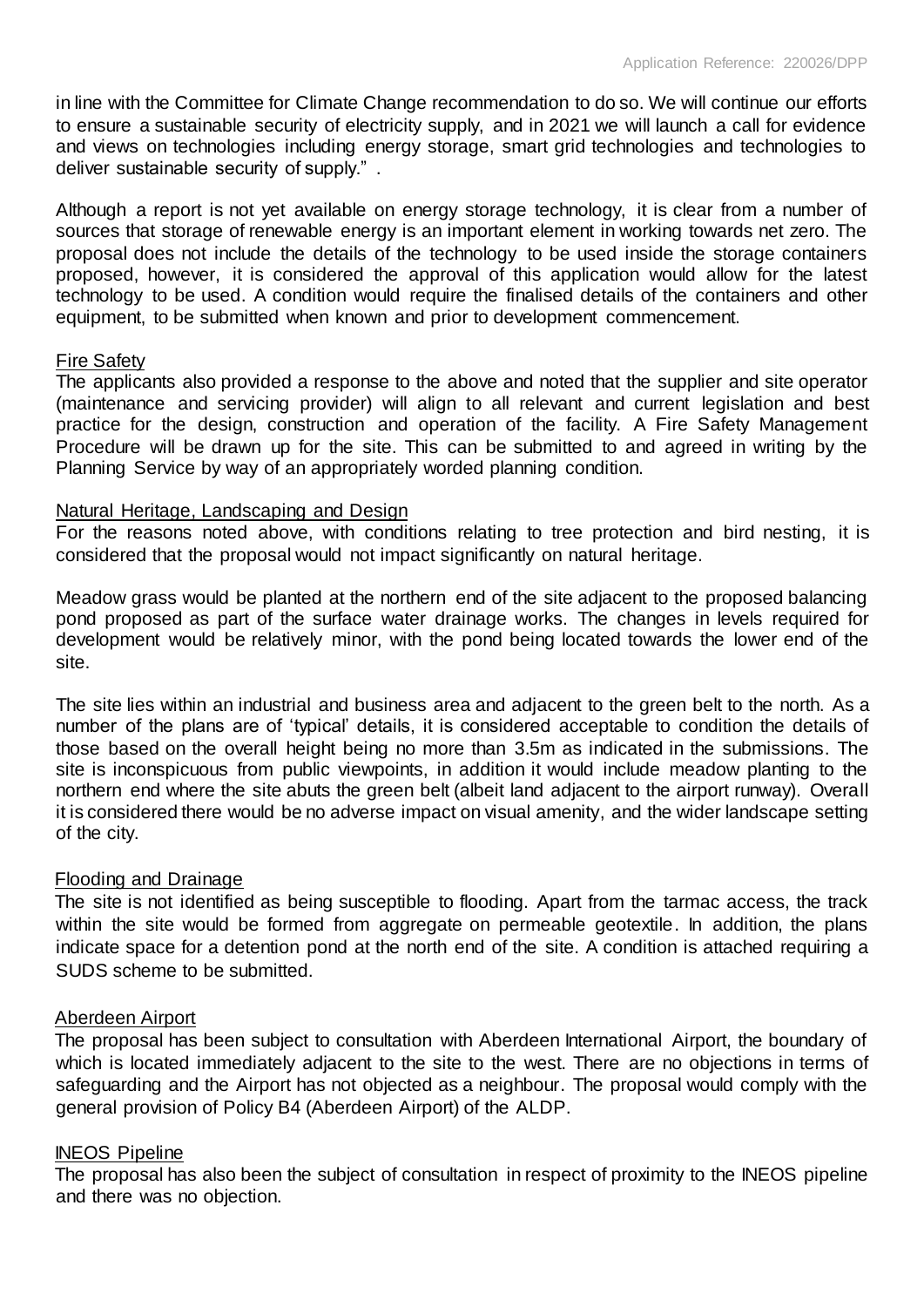# Matters raised in objection

- Queried whether the proposed use can be classed as low carbon energy, as it does not create energy and there are no carbon reduction figures provided. *Response: although this type of large scale battery storage is relatively new and evolving technology, it is widely referred to (including within Scottish Government position statement) as a facility that is complementary to renewable energy. This is due to the nature of renewables with energy generation being linked to weather conditions for example, rather than demand.*
- Facilities of this kind carry risk of fire, which is difficult to control and is often left to burn out. This would be a danger to staff on the neighbouring site and the airport.
- The site is unmanned and this would result in delays before fires are reported. Multiple fire appliances would be required and it noted that is space to turn one appliance. *Response to two points above: the facility would provide storage for a maximum capacity of just under 50MW. For rough comparison a Tesla model S car battery has a capacity of 100kWh, so 50 MW storage is the equivalent of 500 electric cars, which also use Lithiumion batteries. Domestic energy storage now generally uses Lithium-ion batteries in connection with photovoltaics. As this is relatively new technology also used (at smaller scale) within homes, a UK Government commissioned study was carried out in order to assess the safety of these and is informative as it looks more widely at the use of Lithiumion battery energy storage, potential risks and the standards that cover both the batteries themselves and the storage systems. The report states that battery safety standards for industrial lithium-ion batteries include functional safety requirements, tests on a battery system level and a thermal runaway propagation test.*

*<https://www.gov.uk/government/publications/domestic-battery-energy-storage-systems> It should however be noted that these matters are regulated outside the planning system and the operator as well as component manufacturers would be required to adhere to the standards as well as any requirements of insurance companies. It is not for the Planning Service to get involved in matters that are controlled by other legislation. Fire risk assessments would be required to be carried out and are enforceable by the Fire Service. The applicant has stated within the Supporting Statement that there would be liaison with the Fire Service over incident planning.*

Policy B1: states that low amenity uses must have regard to surrounding uses and not adversely affect their amenity. Whilst paragraph 3.60 states they should be sensitively located.

*Response: within this industrial and business site context, the proposal is considered not to be a low amenity use. Environmental Health confirm that noise levels from the facility at Helix House and Peak House offices, based on the NIA, are expected to be within the guidance levels for offices. Background noise levels here, adjacent to the airport, and nearby roads, would mask any noise emissions from the proposed facility. The northern end of the office building would be approximately 74m from the nearest battery storage container on site.*

- HSE have not issued detailed guidance for these facilities and this should be classed as a major hazard to which Policy B6 applies.
- The LDP (para. 3.74) requires consultation in areas around pipelines and hazardous sites. This should apply in reverse where a hazardous site is proposed. For developments near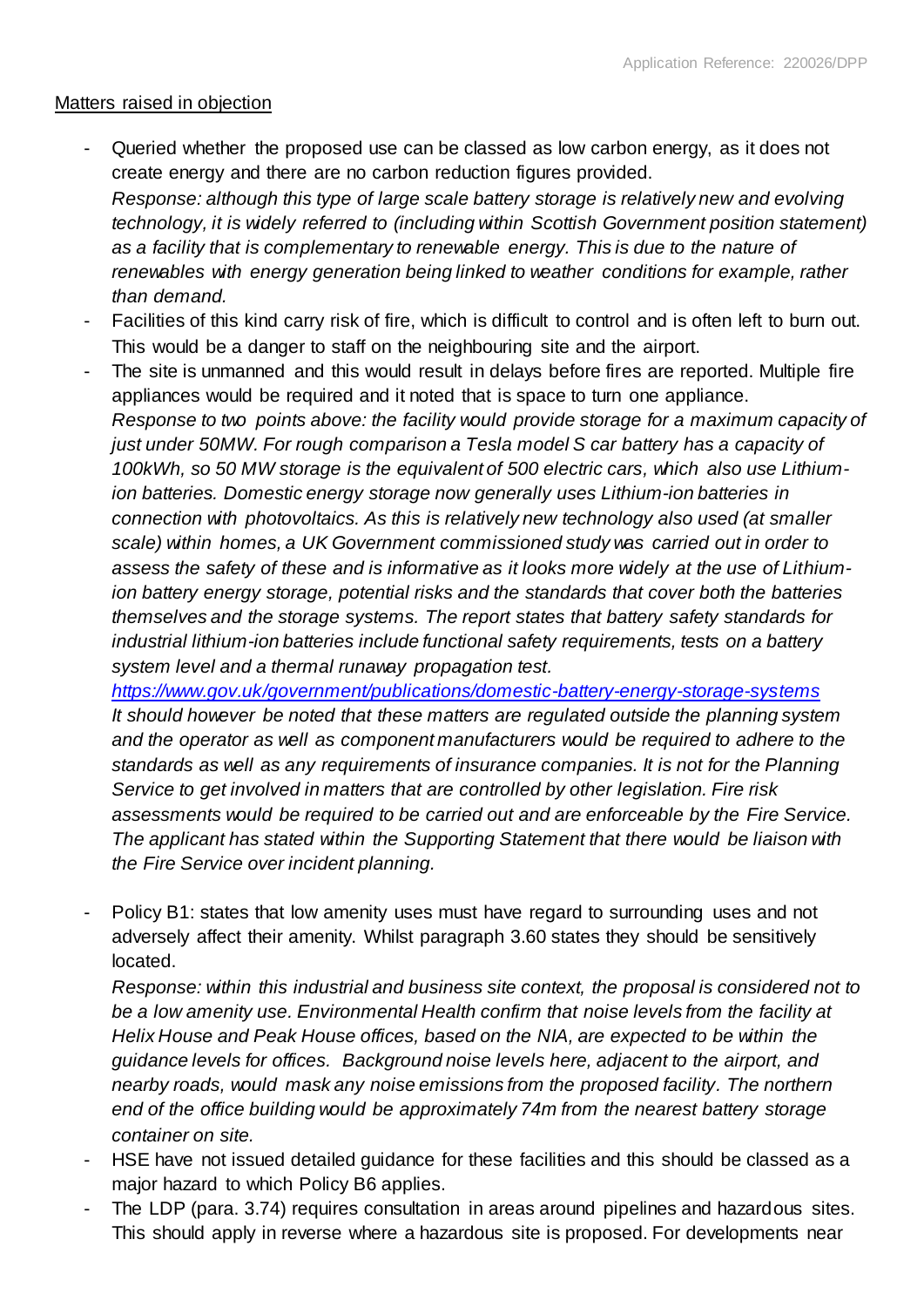hazardous sites, the HSE advises that plans are drawn up including for evacuation of people in the surrounding area. A safety zone should be drawn around the proposed site, and that would result in the proposal not being located on the site in question, given the adjacent uses.

*Response: the proposals do not fall within the scope of the HSE's Control of Major Accidents Hazards nor planning controls on hazardous substances. HSE were consulted on the planning application and the proposal was found to be in line with their PADHI guidance.*

The proposal should be located more remotely and the applicant has not considered alternatives.

*Response: The storage needs to be co-located with a grid supply point. It is considered that the proposed use is appropriate within the industrial and business area proposed, relatively close to the grid connection point on the north eastern edge of Dyce.*

A generic technical note from an insurer is provided and this provides various suggestions, including installing battery storage a minimum of 20m from important buildings / equipment; 3m separation from public ways, installation of thermal barriers and sprinklers within containers. It appears that the proposal would not comply with these suggestions, suggesting this is over development.

*Response: The technical note consists of 'suggestions', is from an insurer rather than a statutory consultee and relates to the US. The applicant will be required to undertake a risk assessment including in relation to fire, which is enforceable by the Scottish Fire and Rescue Service and to comply with the requirements of any insurer.* 

It appears that there has been no assessment of noise on occupiers of the objector's premises, which means that the proposal is contrary to Policy T5.

*Response: Noise is dealt with above. The objector's premises consisting of both office and workshop areas, is located within an area that is currently affected by a number of sources of noise, and is also allocated including industrial use within the extant and proposed LDPs.* 

# **Proposed Aberdeen Local Development Plan**

In relation to this particular application, the policies in the Proposed Aberdeen Local Development Plan 2020 (PALDP) substantively reiterate those in the adopted Local Development Plan and the proposal is acceptable in terms of both Plans for the reasons previously given.

# **RECOMMENDATION**

Approve conditionally

# **REASON FOR RECOMMENDATION**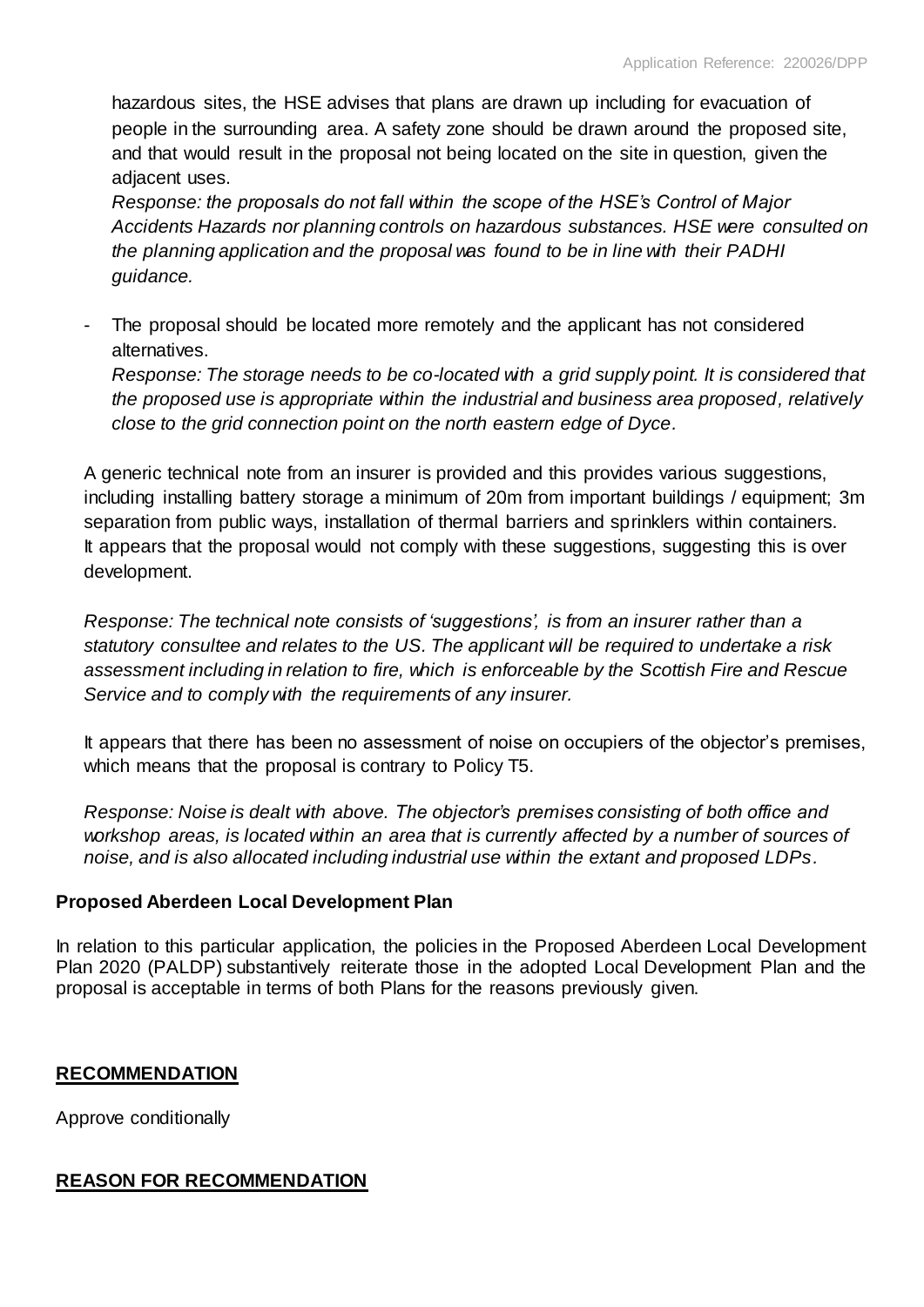Information has been provided confirming that the proposed development would have no adverse impact on the character and amenity of the surrounding area. The proposed development is considered not to be a 'low amenity' bad neighbour use in this area and would therefore comply with Policy B1: Business and Industrial Land.

It is considered that the proposal would comply with Policy R8 (Renewable and Low Carbon Developments) of the ALDP in that the development will contribute to the development of renewable and low carbon energy schemes without any adverse environmental or cumulative impacts.

All other technical issues have been resolved or can be controlled via appropriately worded planning conditions. The proposal would therefore comply with Policies T2: Managing the Transport Impact of Development, T3: Sustainable and Active Travel, T5: Noise, B4: Aberdeen Airport, D2: Landscape, NE6: Flooding, Drainage and Water Quality, NE8: Natural Heritage and R6: Waste Management Requirements for New Development as well as with the associated Supplementary Guidance in relation to Landscape, Transport and Accessibility, Noise, Natural Heritage and Flooding, Drainage and Water Quality.

For similar reasons the proposal would also comply with Policies B1: Business and Industrial, WB3: Noise, Policy R7: Renewable and low carbon energy developments, B6 Pipelines, NE3: Our Natural Heritage, NE4: Our Water Environment, D1: Quality Placemaking, D4: Landscape, T2: Sustainable Transport, T3: Parking and B3: Aberdeen International Airport and Perwinnes Radar of the Proposed Aberdeen Local Development Plan.

There are no material planning considerations that would warrant refusal of planning permission in this instance.

# **CONDITIONS**

- 1. That in the event that any battery installed and commissioned fails to commercially operate as intended for a continuous period of six-months and there is no plan in place to bring the battery in to operation within a further period of six-months, then unless agreed in writing with the Planning Authority, the facility will deemed to have ceased to be required. If deemed to have ceased to be required, the battery, battery storage container and its ancillary equipment will be dismantled and removed from the site, with the cells being appropriately disposed and/ or recycled/ re-purposed, and the ground being re-instated to the specification and satisfaction of the Planning Authority by the operator within the following three-month period. Reason: to ensure that any redundant facilities are removed from the site, in the interests of safety, amenity and environmental protection.
- 2. That in the event of the development hereby approved not operating on a commercial basis to the grid network for a continuous period of 12 months, the company must immediately notify the Planning Authority in writing of the situation and shall, if directed by the Planning Authority decommission the development and reinstate the site to the specification and satisfaction of the Planning Authority. The Planning Authority shall have due regard to the circumstances surrounding the failure to store electricity. Reason: to ensure the decommissioning and removal of the development in an appropriate and environmentally acceptable manner and the restoration of the site. In the interests of safety, amenity and environmental protection.